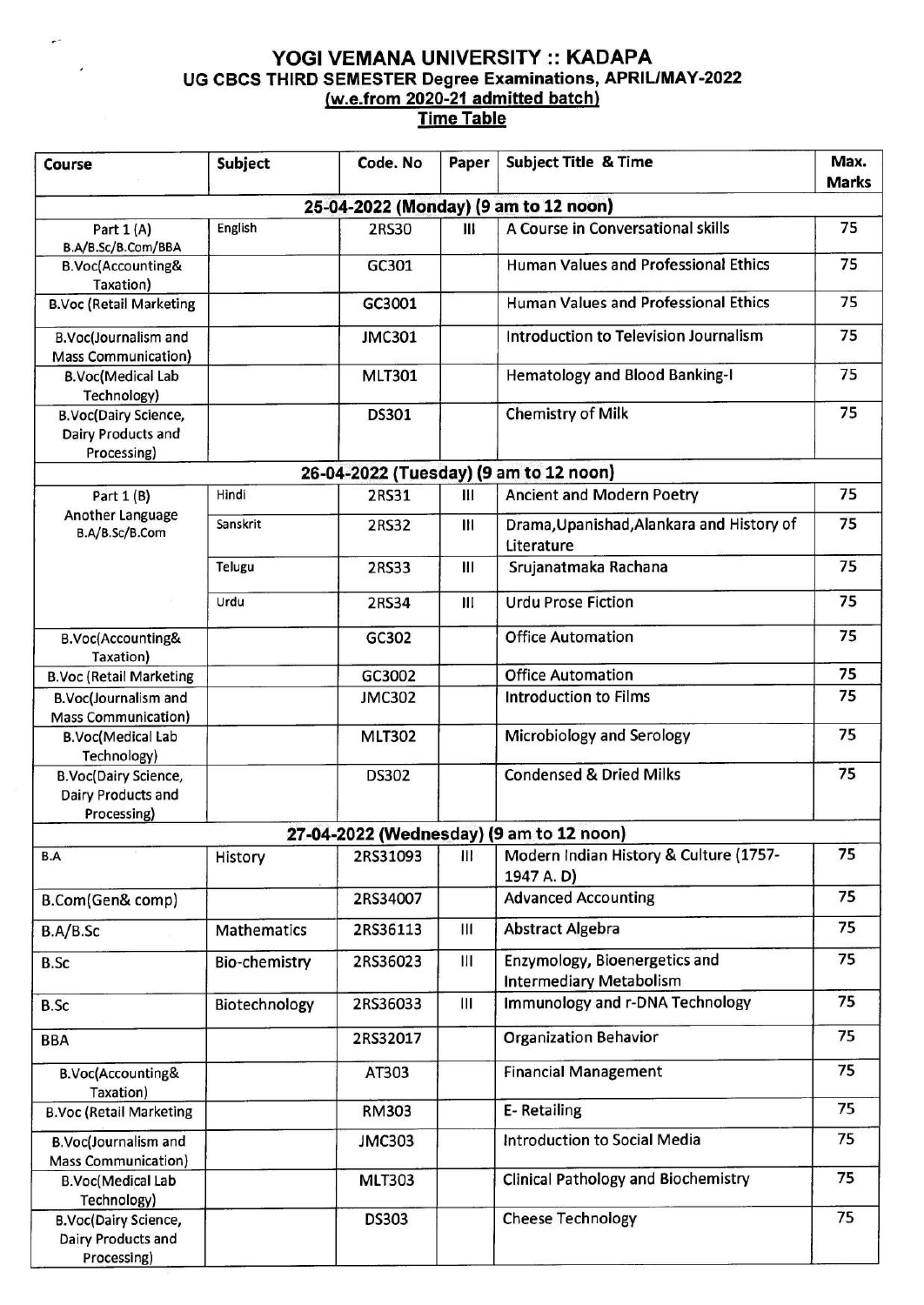|                                                                  |                                 |               |                | 28-04-2022 (Thursday) (9 am to 12noon)                                          |          |
|------------------------------------------------------------------|---------------------------------|---------------|----------------|---------------------------------------------------------------------------------|----------|
| BA                                                               | Economics                       | 2RS31053      | Ш              | <b>Development Economics</b>                                                    | 75       |
| B.Com(Gen & comp)                                                |                                 | 2RS34008      |                | <b>Business Statistics</b>                                                      | 75       |
| <b>B.Sc</b>                                                      | Microbiology                    | 2RS36133      | Ш              | Medical Microbiology and Immunology                                             | 75       |
| B.Sc                                                             | Zoology                         | 2RS36163      | Ш              | Cell Biology, Genetics, Molecular Biology<br>and Evolution                      | 75       |
| B.Sc                                                             | Physics (WM)                    | 2RS36183      | Ш              | <b>Heat and Thermodynamics</b>                                                  | 75       |
| <b>B.Sc</b>                                                      | Physics (NM)                    | 2RS36143      | Ш              | <b>Heat and Thermodynamics</b>                                                  | 75       |
| <b>BBA</b>                                                       |                                 | 2RS32018      |                | Human Resource Management                                                       | 75       |
| B.Voc(Accounting&<br>Taxation)                                   |                                 | AT304         |                | <b>Business Laws</b>                                                            | 75       |
| <b>B.Voc (Retail Marketing</b>                                   |                                 | <b>RM304</b>  |                | <b>Retail Logistics Management</b>                                              | 75       |
| B.Voc(Journalism and<br><b>Mass Communication)</b>               |                                 | <b>JMC304</b> |                | <b>Writing for Television</b>                                                   | 75       |
| <b>B.Voc(Medical Lab</b><br>Technology)                          |                                 | <b>MLT304</b> |                | Metabolism                                                                      | 75       |
| <b>B.Voc(Dairy Science,</b><br>Dairy Products and<br>Processing) |                                 | DS304         |                | <b>Dairy Process Engineering</b>                                                | 75       |
|                                                                  |                                 |               |                | 29-04-2022 (Friday) (9 am to 12 noon)                                           |          |
| BA                                                               | Anthropology                    | 2RS31173      | Ш              | Trbal Economy, Polity and Religion                                              | 75       |
| BA                                                               | Geography                       | 2RS31073      | Ш              | <b>Economic Geography</b>                                                       | 75       |
| BA                                                               | Telugu                          | 2RS31203      | Ш              | Prachina Telugu Sahitya Charitra                                                | 75       |
| B.Com(Gen)                                                       |                                 | 2RS34009      |                | Marketing                                                                       | 75       |
| B.Com(Comp)                                                      |                                 | 2RS34009C     |                | Programing with C and C++                                                       | 75<br>75 |
| B.A/B.Sc                                                         | Computer<br><b>Applications</b> | 2RS31013      | Ш              | Data Base Management Systems                                                    | 75       |
| <b>B.Sc</b>                                                      | <b>Botany</b>                   | 2RS36043      | Ш              | Anatomy and Embryology of Angiosperms,<br><b>Plant Ecology and Biodiversity</b> | 75       |
| <b>B.Sc</b>                                                      | Computer<br>Science             | 2RS36073      | Ш              | Data base Management System                                                     | 75       |
| <b>BBA</b>                                                       |                                 | 2RS32019      |                | <b>Financial management</b>                                                     | 75       |
| B.Voc(Accounting&<br>Taxation)                                   |                                 | AT305         |                | Goods and Service Tax -I                                                        | 75       |
| <b>B.Voc (Retail Marketing</b>                                   |                                 | <b>RM305</b>  |                | <b>Sales and Distribution Management</b>                                        | 75       |
| B.Voc(Journalism and<br><b>Mass Communication)</b>               |                                 | <b>JMC305</b> |                | <b>Writing for Films</b>                                                        | 75       |
| <b>B.Voc(Medical Lab</b><br>Technology)                          |                                 | <b>MLT305</b> |                | <b>Clinical Microbiology</b>                                                    | 75       |
| <b>B.Voc(Dairy Science,</b><br>Dairy Products and<br>Processing) |                                 | <b>DS305</b>  |                | <b>Microbiology of Dairy Products</b>                                           | 75       |
|                                                                  |                                 |               |                | 30-04-2022 (Saturday) (9 am to 12 noon)                                         |          |
| BA                                                               | <b>Political Science</b>        | 2RS31123      | Ш              | <b>Indian Government and Politics</b>                                           | 75       |
| BA                                                               | Public<br>Administration        | 2RS31163      | $\mathbf{III}$ | <b>Indian Administration</b>                                                    | 75       |
| BA/B.Sc                                                          | Statistics (WM)                 | 2RS36153      | Ш              | <b>Statistical Inference</b>                                                    | 75       |
| <b>B.Sc</b>                                                      | Chemistry                       | 2RS36053      | Ш              | <b>Organic Chemistry and Spectroscopy</b>                                       | 75       |
| <b>B.Sc</b>                                                      | <b>Electronics</b>              | 2RS36083      | Ш              | Analog Circuits and Communication                                               | 75       |
| <b>B.Voc(Journalism and</b><br><b>Mass Communication)</b>        |                                 | <b>JMC306</b> |                | Audio and Video Production                                                      | 75       |
| <b>B.Voc(Dairy Science,</b><br>Dairy Products and<br>Processing) |                                 | <b>DS306</b>  |                | ICT in Dairy Industry and Operation<br>Research                                 | 75       |